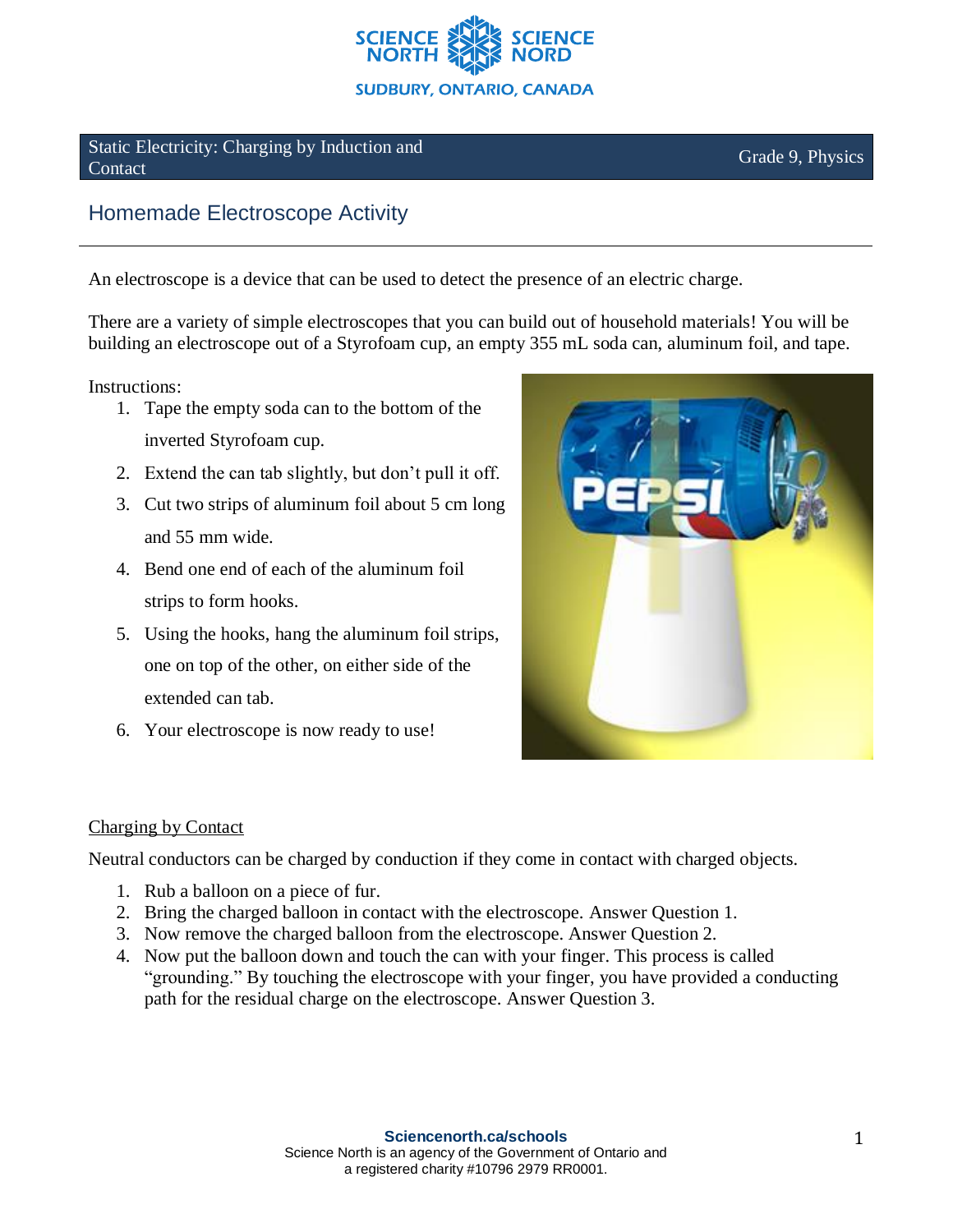

Question 1. What happens to the aluminum strips? Explain and draw the behavior of the strips.

Question 2. Describe the behavior of the strips when the balloon is withdrawn. Explain and draw the behavior of the strips.

Question 3. What happens to the strips of aluminum when you touch the electroscope? Why do you think the strips behave this way?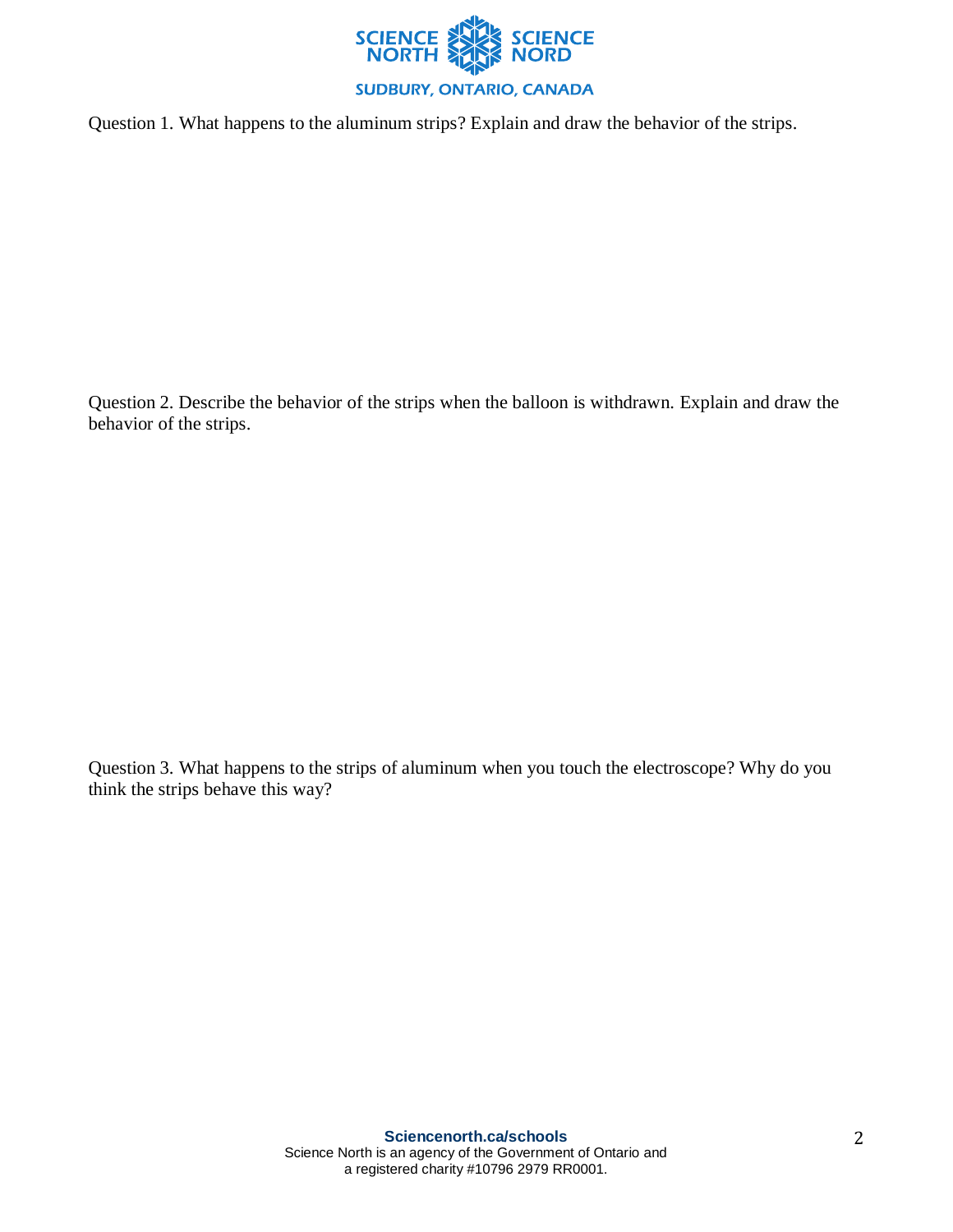

Charging by Induction

## Part 1: A Trial Separation

A charged object can induce charge separation in a neutral object.

- 1. Charge the balloon with a piece of fur.
- 2. Watch the electroscope's aluminum strips as you bring the charged balloon close to the bottom of the can in the electroscope.

Question 4. How do the aluminum strips behave as the charged balloon gets closer to the can? Explain and draw your observations.

Question 5. What happens to the aluminum strips as the charged object gets further away? Explain and draw your observations.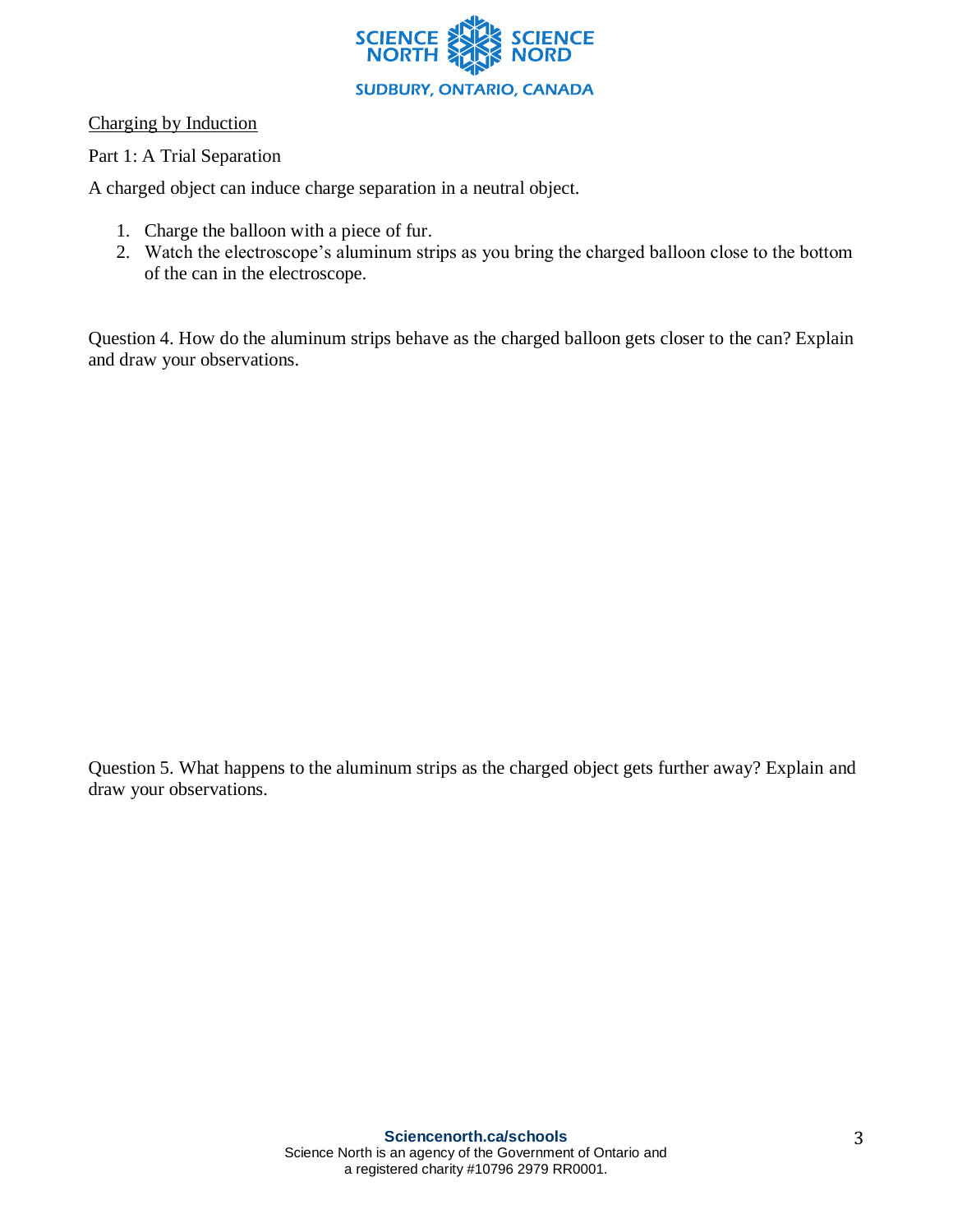

## Part 2: A Permanent Split

An object may be given a residual charge by induction. An object charged by induction acquires an opposite charge to that of the object inducing it.

- 1. Charge the balloon with a piece of fur.
- 2. Bring the charged object (balloon) close to the bottom of the can in the electroscope but be certain not to make contact with the electroscope.
- 3. With the charged object (balloon) near the electroscope, touch the electroscope with a finger from your free hand.
- 4. Remove your hand but keep the charged object (balloon) close to the electroscope. Answer Question 6.
- 5. Remove the charged object (balloon) from the area surrounding the electroscope. Answer remaining questions.

Question 6. What happens to the aluminum strips when your hand is withdrawn? Explain and draw your observations.

Question 7. What happens to the strips now? Why does this occur?